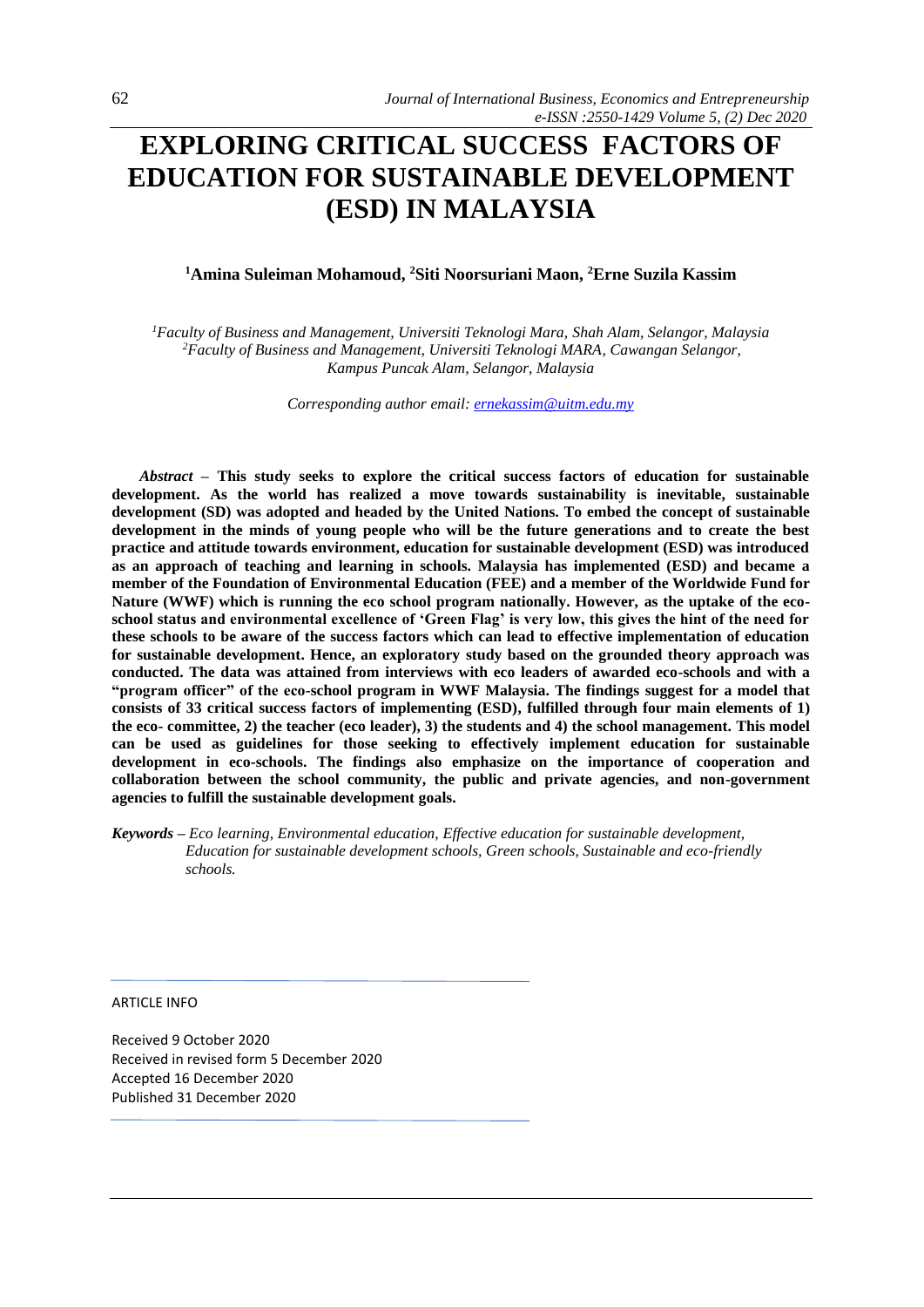# **I. Introduction**

The future of the earth has become a matter of great concern due to the activities of human beings which affected the ecosystem and led to the deterioration of the environmental conditions in many parts of the world. Therefore, the United Nations (UN) declared that sustainable development (SD) should become a recognized goal for human society, and it has to have a crucial role in businesses and resources conservation in the 21st century (Avesani, 2020). To embed the concept of (SD) in the society and create the best practices towards the environment, it is found out that directing education towards sustainable development is one of the best ways to promote for sustainable development. Therefore, Education for Sustainable Development (ESD) was introduced, and several events held by the UN were dedicated for that purpose (Pauw et al., 2015).

Many countries around the world have incorporated ESD in their education. Malaysia also has made a considerable effort towards implementing education for sustainable development and in 1972 became a member in the Foundation of Environmental Education (FEE) which runs the eco-school programs internationally, and in 2010 as a member in the Worldwide Fund for Nature (WWF) which runs the eco-school programs in Malaysia. However, an important question could be raised which is how the effectiveness of implementing education for sustainable development in the eco schools is guaranteed? Are there areas in which good performance is necessary to reach the goal of conducting (ESD) successfully? In fact, according to the latest figures obtained from WWF Malaysia, there are 328 registered eco-schools across Malaysia. 17 schools have been awarded Bronze award, 35 schools have been awarded Silver award, and only 13 schools have been awarded the Green Flag award as per December 2019. The Eco-Schools Green Flag is an internationally recognized award for excellence in environmental action and learning (Flag, 2020). Another way to view this, among the total number of schools registered in eco school programs run by WWF Malaysia, only 3.9% of them have achieved excellence in implementing education for sustainable development (ESD) while others are still trying. This is an indication of the need for these schools to understand the causes and factors that lead to a successful implementation of education for sustainable development. Knowledge of critical success factors of education for sustainable development particularly in the context of the eco-schools is nevertheless fragmented and has not been properly integrated. Based on the authors synthesis of the existing literature, it shows that researches mostly focused on four points when it comes to implementing education for sustainable development (ESD):

- 1. Assessing the effectiveness of (ESD) in eco-schools through evaluating the sustainability consciousness and behavior of both students and teachers.
- 2. Investigating critical success of (ESD), however in a university context not in a school context.
- 3. Investigating the criteria or measurable indicators necessary for the evaluation of implementing education for sustainable development.
- 4. Identifying only one or two success factors of implementing (ESD) in eco-schools, which is not sufficient.

Therefore, the literature shows that there is an inadequacy in realizing comprehensive factors that lead to an effective and successful implementation of education for sustainable development (ESD) in eco-schools in Malaysia. In this light, the purpose of this study is to explore critical success factors (CSFs) for the implementation of ESD in eco-schools and constitute a model of best practice. Two research questions were set, which are:

- 1. What are the critical success factors that can contribute to successful implementation of ESD in ecoschools?
- 2. How can the critical success factors of implementing ESD in eco-schools, be prioritized and combined to develop a best practice model that can be referred to?

This study is important for the eco-schools or any environmentally active school which aspire to apply ESD effectively, successfully and fruitfully. It is helpful for the educators to deliver the environmental knowledge to the minds of learners in the most productive and effective manner to create the habit and the positive attitude towards the environment and consequently produce future caretakers of their planet. This study encourages to expand the level of cooperation and collaboration between the school community in one hand and the surrounding community, the public and private agencies, and non-government agencies (NGOs) on the other hand so they can all work together to fulfill sustainable development goals in the society and reach the desired outcomes. Comparing this study with the existing researches, the latter focused on evaluating and assessing the effectiveness of implement ESD through observing the level of awareness and sustainability consciousness of students and teachers only. However, we attempt to explore the critical success factors that lead to effective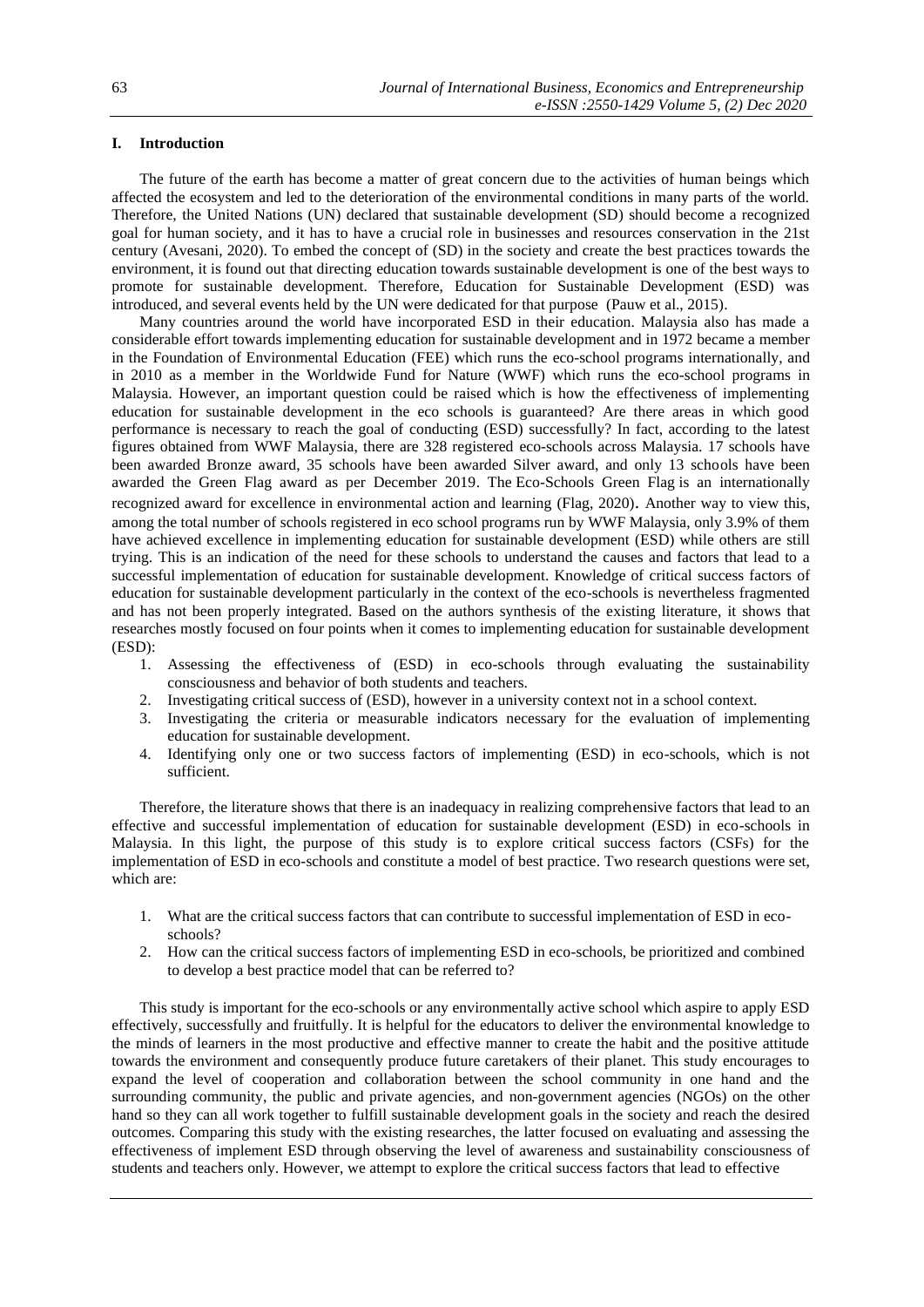ESD implementation which eventually result in raising the sustainability consciousness and awareness towards the environment.

## **II. Literature review**

This research was designed as a qualitative study. Hence its approach is slightly different from other literature reviews because it adopts grounded theory as a research method. Therefore, it is not using exiting theories to improve on; rather it draws a context for the research and supports its rationale. The findings of the research are generated after collecting and analyzing the data.

#### **Sustainable Development**

Sustainable development, as defined by World Council for Economic Development (Siraj-Blatchford, Mogharreban, & Park, 2016), is the development that "meets the needs of the present without compromising the ability of future generations to meet their own needs" (Annan-Diab & Molinari, 2017). The importance of sustainable development comes at enabling human beings to achieve economic and social advancement and progress while protecting the long-term values of their environment and taking care of their planet. SD urges integration between environmental policies and economic strategies (Molotokienė, 2020). There have been always calls and concerns as to responsible use of natural resources in the interest of present and future generation (Du Pisani, 2006; Purvis, Mao & Robinson, 2019). In September 2000, a collective and collaborative action has been taken by the world leaders who came together at the United Nations Head Quarters in New York City to adopt the declaration of the Millennium Development goals (MDGs). The declaration committed the worldwide nations to a global partnership to reduce extreme poverty. In Rio+20 summit in June 2012, UN secretary-general Ban Ki Moon appointed global sustainability panel and issued a report recommending that the world adopts a set of Sustainable Development goals (SDGs) (Sachs, 2012). Among the 17 sustainable development goals (SDGs) adopted in September 2015 for 2030 agenda, goal number four (SDG4) was "quality education", which aims to ensure inclusive and equitable quality education and promote lifelong learning opportunity for all by 2030. Under that goal, there were 10 targets where education for sustainable development (ESD) was stated clearly in target 4.7 as follows: (By 2030, ensure all learners acquire knowledge and skills needed to promote for sustainable development, including among others through education for sustainable development and sustainable lifestyle) (Mokshein, 2019).

## **Education for Sustainable Development (ESD) and Eco-schools**

The UNESCO definition of (ESD) reads: "Education for Sustainable Development means including key sustainable development issues into teaching and learning; for example, climate change, disaster risk reduction, biodiversity, poverty reduction, and sustainable consumption (Pauw et al., 2015). The education for sustainable development aims to prepare learners for sustainable decision-making for the sake of their future lives through the process of learning (Olsson, Gericke & Chang Rundgren, 2016). Eco schools international program is the largest global sustainable school program developed as a response to the needs identified at the United Nations Conference on Environmental and Development and launched in 1994 in Denmark and some other European countries with the support of the European commotion [\(https://www.ecoschools.global/\)](https://www.ecoschools.global/). The program operates within the framework of the Foundation for Environmental Education (FEE), a non-governmental organization bringing together national governmental and non-governmental organizations and implementing programs for environmental education, management, and certification. The main principle of the program is that eco-thinking should become a way of life (Boeve-de Pauw & Van Petegem, 2011). The program is an international initiative which was designed to guide schools to implement a whole-school approach towards environmental and sustainability education. Through this program, young learners experience a sense of achievement at being able to have a say in the environmental management policies of their schools, ultimately steering them towards certification and the prestige which comes with being awarded a Green Flag (FEE, 2020).

Malaysia gave priority towards education for sustainable development and has taken bold steps to align with the principles of sustainable development. In 1972, it became one of the 76 members of the Foundation of Environmental Education (FEE) around the world. At the international level, FEE is running the eco school programs. However, it has one national member organization per country representing FEE on the national level and in charge of implementing FEE programs nationally. In Malaysia, it is known as Tabung Alam Malaysia or WWF-Malaysia (Worldwide Fund for Nature). WWF-Malaysia became an associate member of FEE in 2010. It also became the national operator for the [Eco-Schools Program](http://eco-schools.wwf.org.my/) in Malaysia (Mokshein, 2019).

#### **Critical Success Factors for Education for Sustainable Development**

Bruno and Leidecker defined CSFs as the characteristics, conditions or variables that when properly maintained, sustained or managed can have significant impact on the success of a firm competing in a particular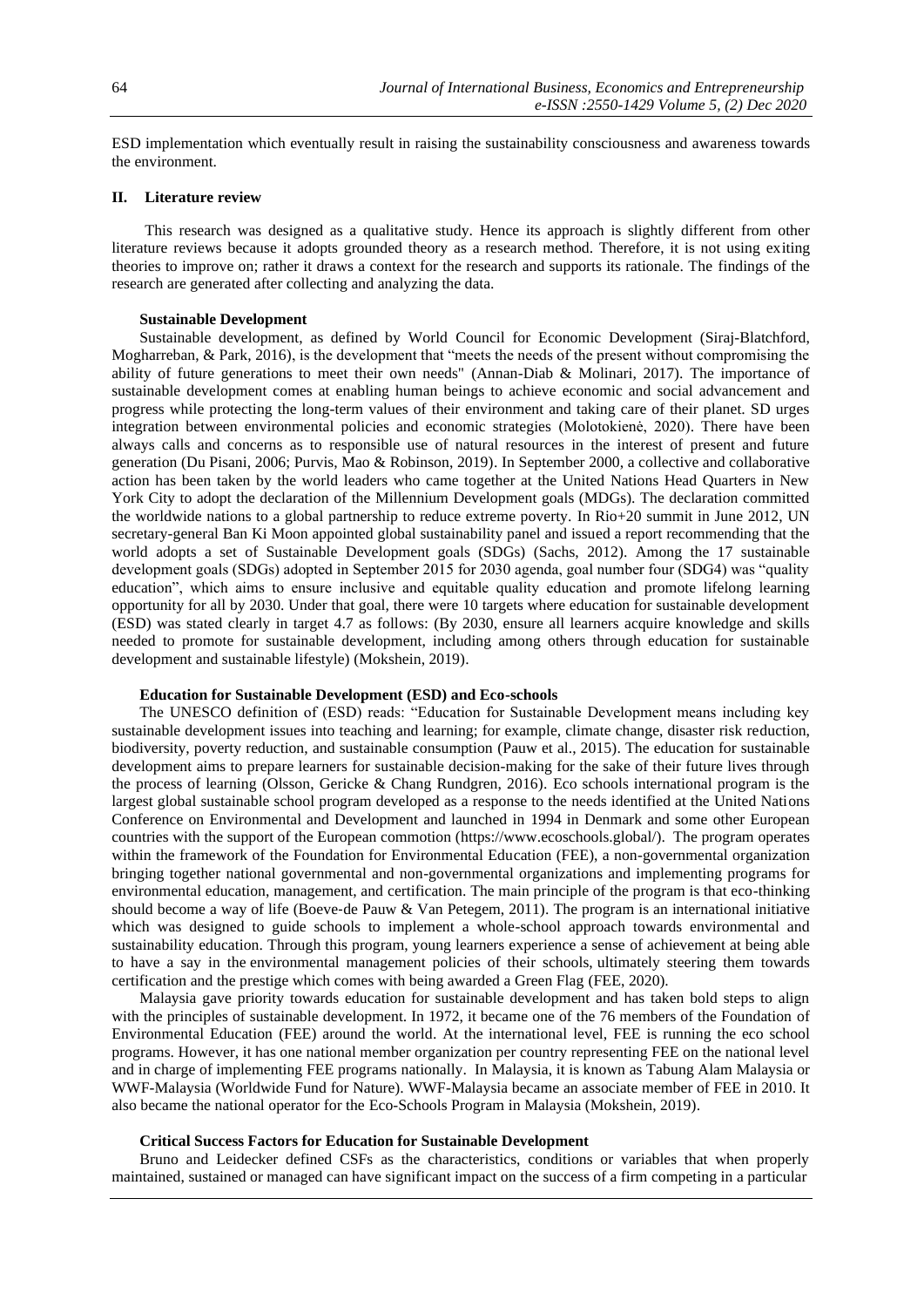industry" (Baporikar, 2020; Naveed & Ahmad, 2019). Rockart (1979) defined CSFs as the limited number of areas for any organization in which satisfactory results will ensure successful performance for an organization (John F Rockart, 1979). Consequently, if these few areas are not adequately performed and/or maintained, the organization's outcome will be less successful. Rockart believed that CSFs are not an organization's goals, but the areas where good performance is necessary to ensure that those goals are reached. These factors should receive consistent and careful attention from management.

Overviewing the existing researches concerned with critical success factors of education for sustainable development, some studies set the setting in the Malaysian context. A study by Abdullah and Muslim (2017) identified the factors of university governance that contribute to the success in implementing Sustainable Campus Operation (SCO) initiatives. Nine CSFs that could contribute to a successful transition to a sustainable campus were offered. Although the study was conducted in Malaysia, it is more applicable to a university context more than a school context. Another study was conducted on sustainable universities, focusing on the participatory approaches that can contribute towards the integration of sustainability concept into the university culture (Mahat, 2017). There are similarities in the two studies as both were looking at the university needs, but the focus was different, which is between staff participation (Mahat, 2017) and role of management (Abdullah & Muslim, 2017). Another study was conducted by Denan et al., (2017) that suggests the development of holistic eco-schools in Malaysia needs essentially the support of related authorities, NGOs, potential sponsor and communities. In fact, this is one factor of numerous critical success factors necessary for effective implementation of education for sustainable development. What can be concluded from this is the need for more comprehensive success factors to be explored which is the main objective of this research.

Another research about education for sustainable development conducted in Malaysia "Environmental knowledge, attitude and practices of student teachers" surveyed the environmental knowledge, attitude and practice of the pre-service secondary teachers. The study suggests teachers should have knowledge about the environment and consequently pro-environmental attitude to ensure effective teaching delivery (Esa, 2010). Once again, this is one factor of the so many critical success factors of education for sustainable development which this research attempts to explore. There are several studies which have been conducted in implementing education for sustainable development in other countries around the world like Sweden, Canada, Israel, and South Africa. However, these studies mainly focused on assessing the effectiveness of implanting education for sustainable development through observing the sustainability behavior and consciousness of students while this research will explore the factors that eventually lead to sustainability consciousness. For instance, Igbokwe (2016) main findings in her study about the eco schools in Ontario, Canada, was that the Eco school program was invisible to 84% of the students, and 75% of the students were not aware of the eco school program or knowledgeable of what it entitled (Igbokwe, 2016). A summary of the CSFs of ESD in previous studies is presented in Table 1 below.

| <b>Critical Success Factors (CSFs)</b>       | Abdullah<br>& Muslim<br>(2017) | Mahat<br>(2017) | <b>Disterheft</b><br>et al.<br>(2015) | Denan et<br>al.,<br>(2017) | (Esa,<br>2010). |
|----------------------------------------------|--------------------------------|-----------------|---------------------------------------|----------------------------|-----------------|
| Sustainable school mission and vision        |                                |                 |                                       |                            |                 |
| Strategy and action plan implementation      |                                |                 |                                       |                            |                 |
| Monitoring system                            |                                |                 |                                       |                            |                 |
| Reporting system                             |                                |                 |                                       |                            |                 |
| Develop a network                            |                                |                 |                                       |                            |                 |
| Setting -up working group                    |                                |                 |                                       |                            |                 |
| Smooth communication                         |                                |                 |                                       |                            |                 |
| Identify leader /expert.                     |                                |                 |                                       |                            |                 |
| Allocate sufficient resources                |                                |                 |                                       |                            |                 |
| Develop policy and guidelines                |                                |                 |                                       |                            |                 |
| Raise awareness among campus community.      |                                |                 |                                       |                            |                 |
| Making sure that the right people are at the |                                |                 |                                       |                            |                 |
| table and that they are heard                |                                |                 |                                       |                            |                 |
| Stimulate positive feelings                  |                                |                 |                                       |                            |                 |
| Tangible objectives                          |                                |                 |                                       |                            |                 |
| Activities and greening projects             |                                |                 |                                       |                            |                 |
| Development of environmental information     |                                |                 |                                       |                            |                 |
| Capacity development                         |                                |                 |                                       |                            |                 |

Table 1: Critical Success Factors of ESD mentioned in Previous Studies.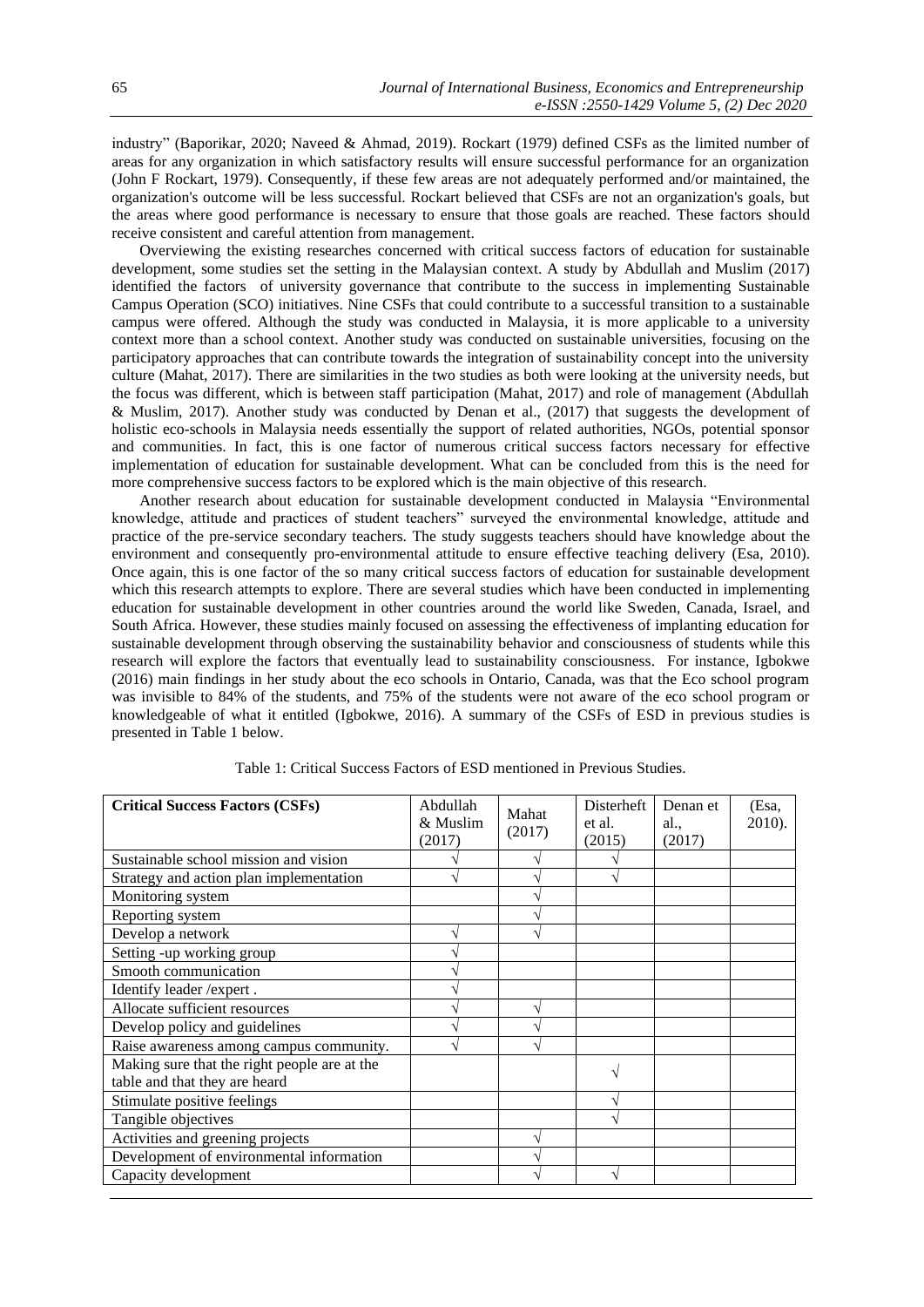| Garden management system.               |  |  |  |
|-----------------------------------------|--|--|--|
| Strategy and action plan for greening.  |  |  |  |
| Usage of product and green technology   |  |  |  |
| support of related authorities, NGOs    |  |  |  |
| Environmental knowledge of the teacher. |  |  |  |

## **III. Data and Methodology**

This research was conducted as a qualitative study, and this section describes the method following the steps of the grounded theory in analyzing the data. The grounded theory was first introduced in 1967 by Glaser and Strauss when they published 'The Discovery of Grounded Theory', in which the method studies people's experience with process or phenomenon, and then creates or generates a theory of how that process works. A grounded theory identifies categories of meaning from data and gives us a guideline on how to link and establish a relationship between these categories. Finally, to develop a theory from the integrated categories, the researcher uses several key strategies like coding, constant comparative analysis, theoretical sampling, and theoretical coding (Glaser & Strauss, 2017). Figure 1 illustrates the research design and data analysis process.



Figure 1: The Research Design

### **Research Questions**

The study began with constructing the research questions for answering the research objectives. The two research questions are:

1. What are the critical success factors that can contribute to a successful implementation of ESD in ecoschools?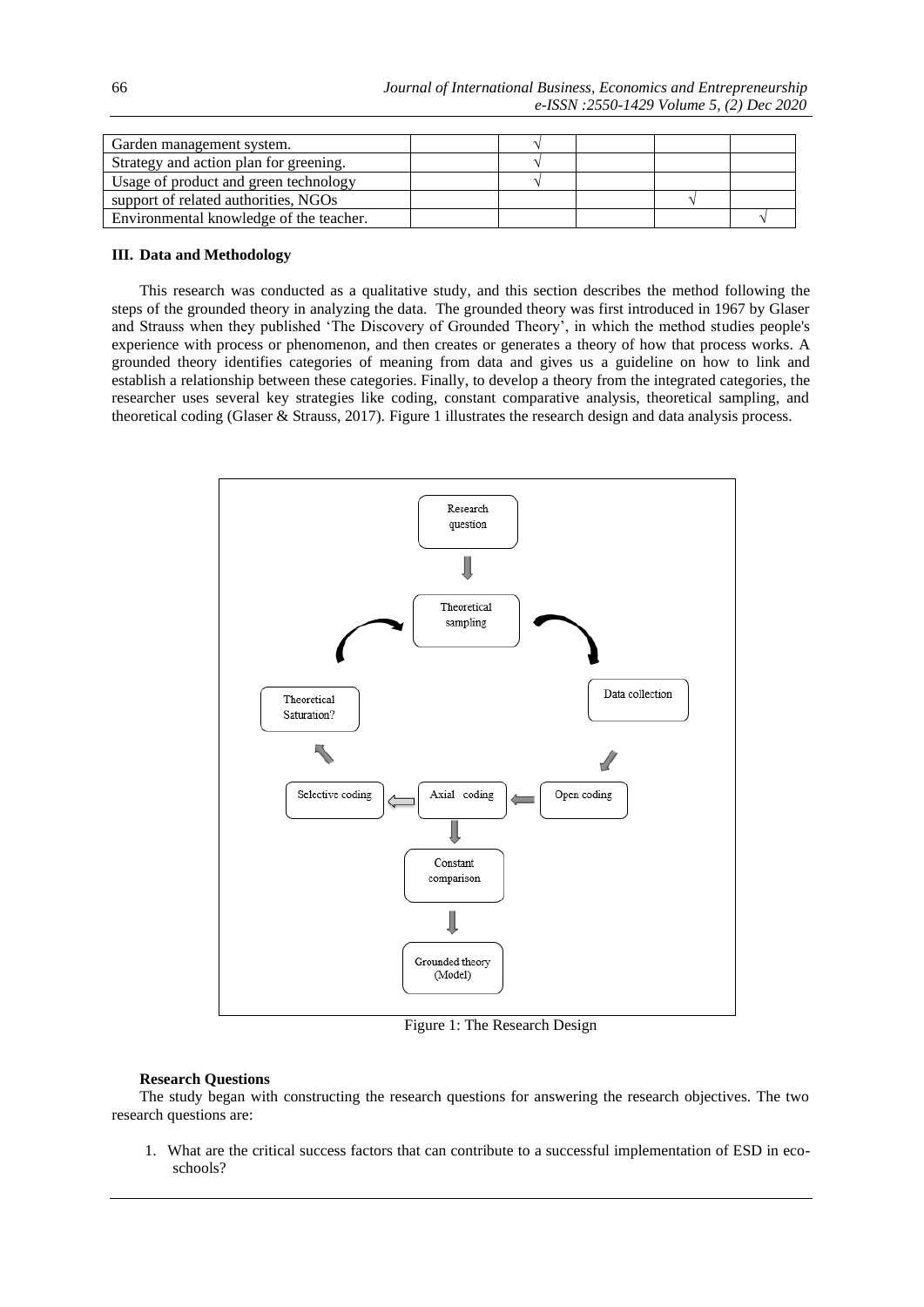2. How can the critical success factors of implementing ESD in eco-schools, be prioritized and combined to develop a best practice model that can be referred to?

## **Sampling**

Then, the sample was set which is the eco-schools and environmentally active schools in Malaysia. The information about these schools was obtained either from the school's official website or from the WWF Malaysia eco-school program officers. Since this research was a qualitative study, the researcher used purposive or non-probability sampling where the members of the population were chosen based on the own judgment of the researcher. Therefore, the researcher selected participants who were knowledgeable concerning the research problem (Strauss & Corbin, 1990) and can assist with building a model of critical success factors of education for sustainable development (ESD). The informers were the eco leaders of the eco-schools since they were the ones who had excellent information about the area of this research. The sample size was determined by data saturation (Dworkin, 2012). In other words, the researcher was not focusing on how many participants were interviewed, rather on how many new ideas and concepts were emerging. The researcher continued the process of sampling, collecting and analysing the data until it was saturated and no longer new insights were occurring. The generalization of the study is the extent to which a generalization can be applied from the sample to the population (Schreier, 2018).

#### **Data Collection**

The main form of collecting data was through conducting interviews with the eco leaders of four ecoschools which have been awarded "Green flag" award or other environmental awards for achieving excellence in implementing education for sustainable development. The fifth interview was held with an expert in the ecoschool program in WWF Malaysia. In semi-structured interviews, usually specific data is required from the respondents. However, the questions are flexibly worded. This allowed the researcher to respond to the situation at hand and get more new ideas and concepts on the topic (Sharan, 2009). The interview questions listed below were designed by expanding the research questions.

- 1. When was the school established?
- 2. What is the mission and vision of the school?
- 3. How do you apply the concept of (ESD) in the school?
- 4. What are the success factors that led to a successful implementation of education for sustainable development?
- 5. What do you think the most important factor among them is?

The researcher also paid attention to the physical setting of the interviews, which were held with the eco leaders without the presence of the management staff (admins) or the academic staff (teachers), to get as much unbiased information as possible. In addition, the researcher made sure not to do any encouraging or discouraging facial expressions or gestures to get unbiased information based on suggestions from Sekaran and Bougie (2016). The interviews were transcribed using the correct set up for interview transcripts and they were prepared for the analysis process.

## **Data Analysis**

After conducting the interviews, the researcher started to transcribe the interviews and then set up a format of the interview transcript of each interview. To enable analysis, the researcher added line numbering down the left-hand side of the pages and left wide enough margins on the right-hand side of the page to add notes and codes (Sharan, 2009). The analysis process went through three levels: (a) open coding, (b) axial coding and (c) selective coding.

a. Open coding.

The first step in analyzing the data is open coding. Open coding is a process of making meaning or making sense out of the data. It is simply going through the interview transcript line by line, reading and manually jotting down notes and comments "codes" on the margins of the interview transcripts. The researcher would make notes to any bits of data that would strike as potentially relevant for answering the research question, which is the success factor of implementing (ESD) or eco learning at eco schools. Figure 2 shows and example of open coding.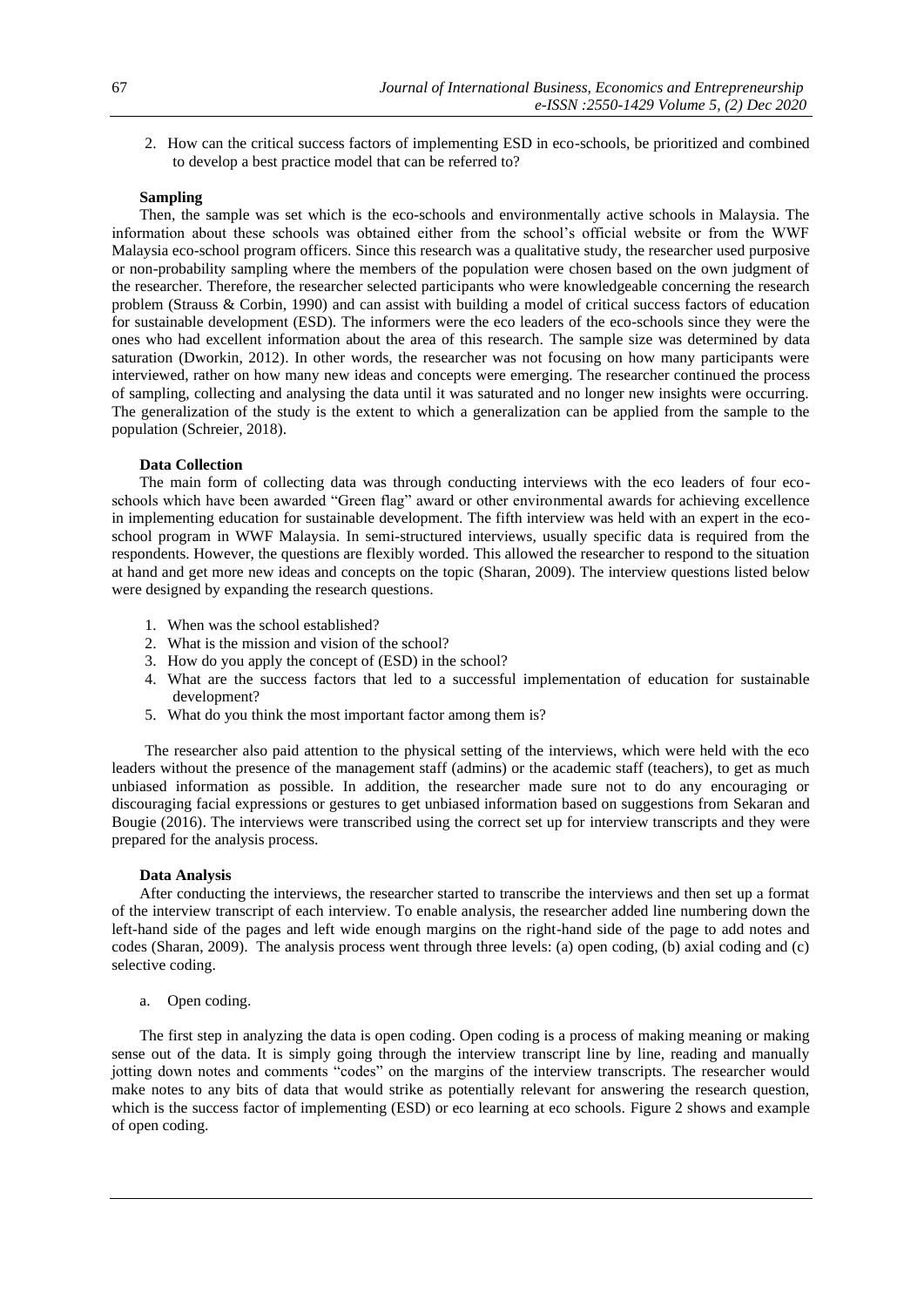*16.this is my observation. However, form their side,* 

*17.they told us that when the students were presenting, it seemed* 

*18. that the work that has been done was not the students' work, but the teacher's*

*19. So what WWF wants is the students to apply this work and* 

*20. the purpose of the teacher is to guide the, Factor2 (Empowering students)*

## Figure 2: Sample of Open Coding

b. Axial coding

In this step, the researcher went back to the marginal notes' "codes" made in the interview transcript during the open coding step and tried to form or create a sort of meaningful connection between these codes. The codes that seemed to go together under one category were grouped. The codes were classified under four categories which are four main school elements:

1) The eco-committee

2) the teacher (Eco leader)

3) the student

4) The school management.

Figure 3 shows an example of the revised axial coding.



Figure 3: The Revised Axial Coding of Interview 2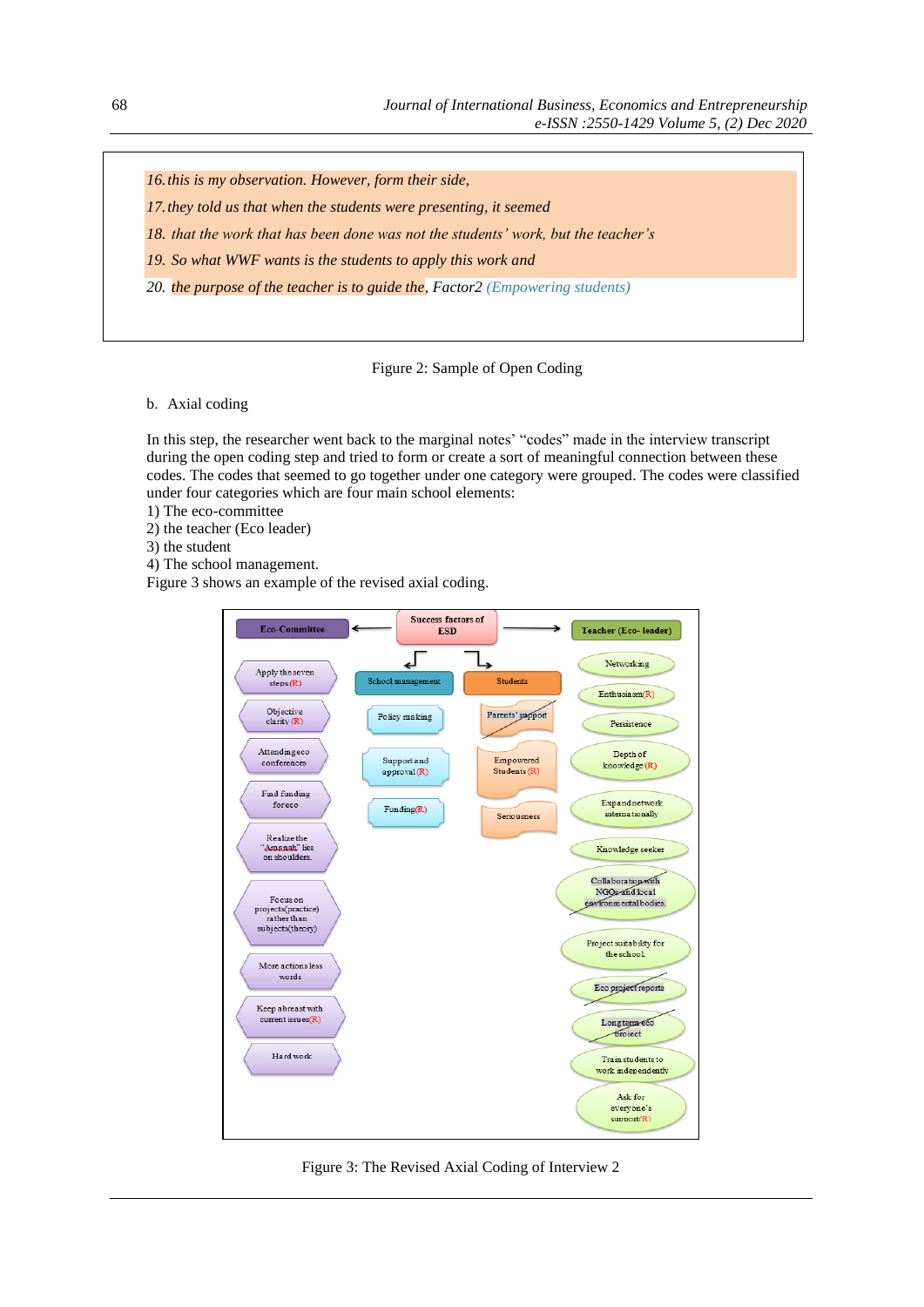## c. Selective coding

The next step of analyzing the data is selective coding; in which a core category is identified and related to all categories and subcategories emerged from the data. After comparing the lists of "axial coding" for all the five interviews, merging what could be merged from the codes, combining some and subsuming others under each other, a master list was finally produced. The core category is the quest of our research which is "the success factors of ESD". The four main categories through which these factors can be fulfilled are four main elements of the school, the eco-committee, the eco leader (teacher), the students and the school management. Under each element, a few themes (factors) emerged. The themes were listed in columns highlighted with different intensity of colors. The darker the color of the column is the more frequent these factors were mentioned by the participants. The lighter the color is the less frequent these factors were mentioned by the participants. Once the themes are tabulated, then each one will be described supported by excerpts from the participant statements. Table 2 shows an example of the excerpt on "Passionate and interested".

Sixty percent of the participants expressed truthfully that passion and interest of the eco-leader was a major driving factor to carry out the eco work. Participant 4 (Int4A) described how he sometimes spend his own money to fund the eco projects when there is no enough funding. Participant 2(Int2S) declared that because of his passion for eco learning, he is always willing to explore more and work even during his holidays.

| Line / session / speaker        | <b>Ouotation</b>                                                                                                                                                                                                                                                                                           |
|---------------------------------|------------------------------------------------------------------------------------------------------------------------------------------------------------------------------------------------------------------------------------------------------------------------------------------------------------|
| 559-560/ session 2/<br>(Int2S)  | "Another point that should be available in the eco teacher is the enthusiasm. To<br>know how and know why."                                                                                                                                                                                                |
| 14-18 / session $3/$<br>(Int3M) | "So I would say it is the passion of teachers, students and the principal, especially<br>when they are supposedly have different batches of the year, and they manage to<br>keep the program running, it is because of that passion. That is one thing that I<br>would say is the most successful factor." |
| 400-402/ session 4/<br>(Int4A)  | "Because I got the interest and the passion, I would not bother if I spend my own<br>money if the program needs more money and there is no enough funding. Why?<br>Because my aim is to the success of the program."                                                                                       |

Table 2: Excerpts on "Passionate and interested"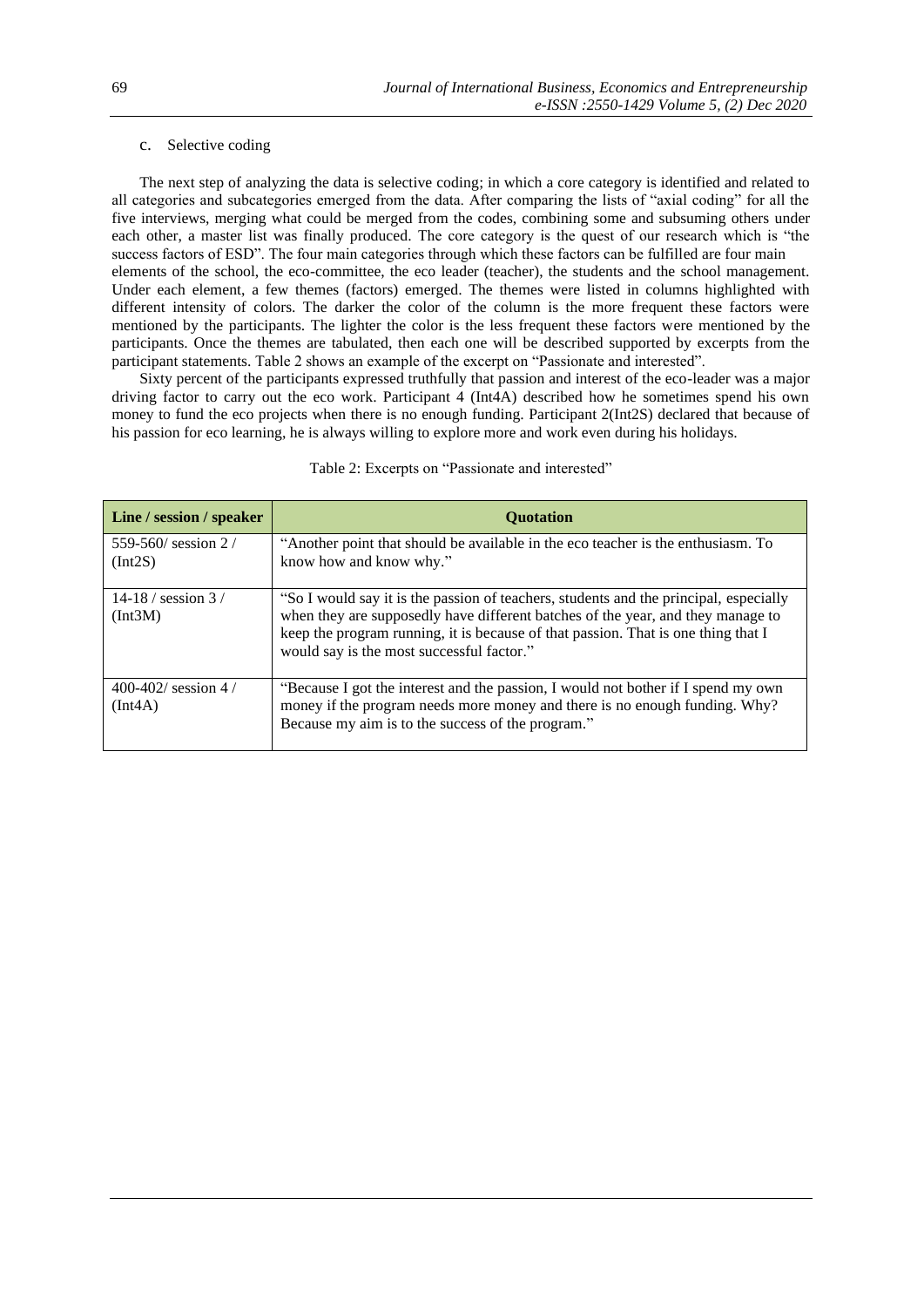# **IV. Findings and Discussion**

The findings of this research have produced a model which contains twenty-nine critical success factors of education for sustainable development as shown in Figure 4. These factors were classified under four main school elements through which they are fulfilled.



Figure 4: The Model of Education for Sustainable Development Critical Success Factors

In Figure 4, the factors were highlighted with colors of different brightness based on how frequent they were mentioned by the participants. The ones in dark columns or the least bright ones were usually the most frequently emphasized factors by participants (80%-100%). The findings show that the effectiveness of education for sustainable development is at its peak when all the above-mentioned factors are achieved. Nevertheless, if all of them cannot be fulfilled, but the factors listed in dark or the least bright columns can, the results will still score high. To put it differently, when the eco committee of the school is clear about its objectives, follows the guidelines of the seven steps properly and stay up-to-date with latest environmental events, issues and activities, that means it is accomplishing best performance in applying the eco learning (ESD). Likewise, the eco leader achieves high productivity when he elevates the level of his/her awareness and constantly seeks knowledge, tries his best to involve everyone around him whether inside the school community or by collaboration with NGOs, public agencies and private companies, and asks the help of everyone so the maximum amount of eco work can be done in a considerable time. Highly powered students who carry out the eco work independently as well as a supportive school management are vital factors for fruitful eco learning. It must be remembered here that these factors were given the priority and significance over other factors obviously based on the data obtained from participants' statements.

### **V. Conclusion**

The study was conducted to explore the critical success factors for the establishment and development of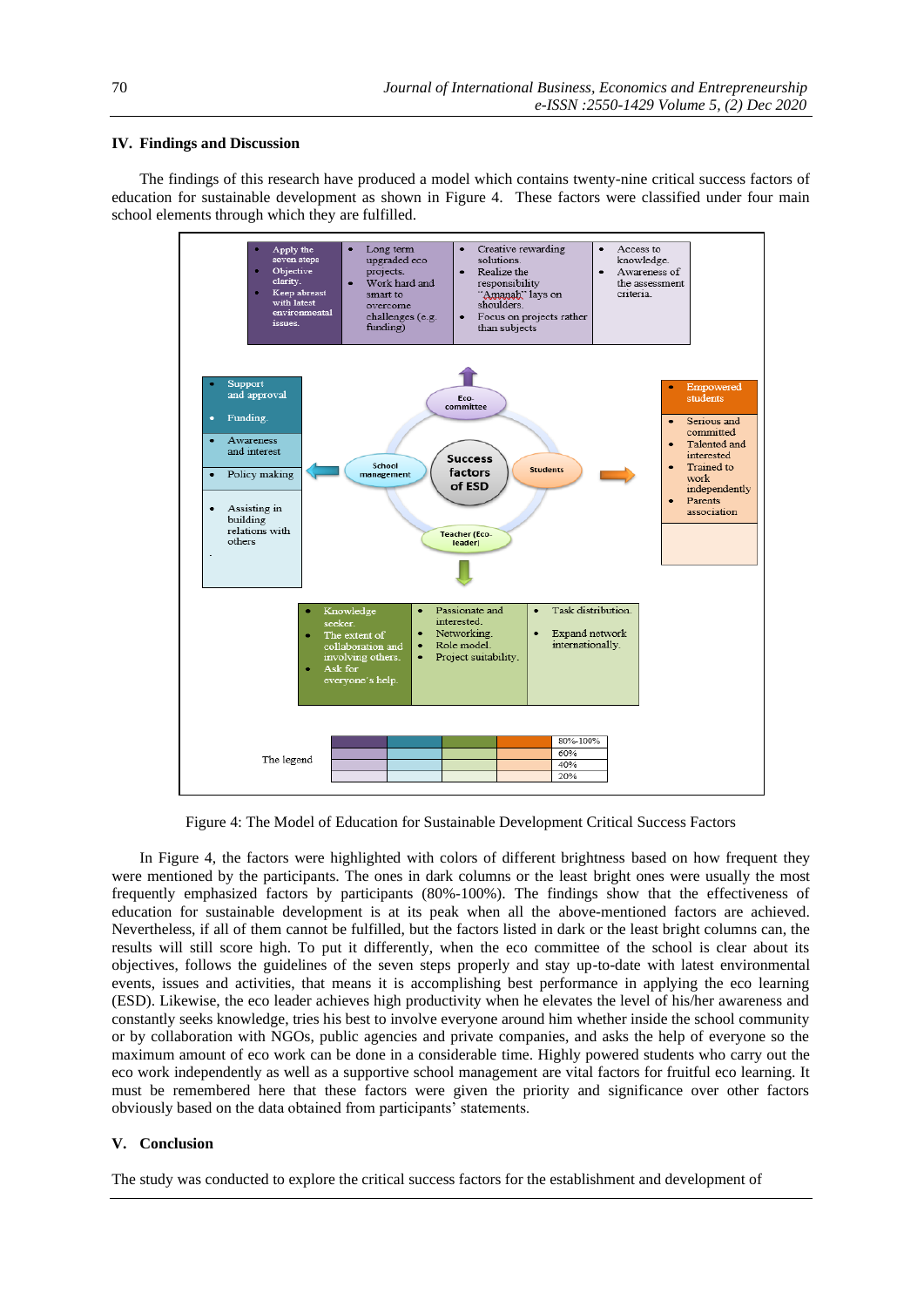the education for sustainable development. The model of critical success factors formulated from the finding is important for eco-schools in Malaysia as well as around the globe aspiring to apply the eco learning and get the recognition of eco school status by winning the "Green Flag" award. It provides clear understanding and guidelines for the eco-schools, especially in developing countries, to effectively implement education for sustainable development which eventually leads the school to win the award of excellence in environmental education. Hence, the school will pin its name in the world map and become recognized internationally. It helps everyone to be clear about the school role towards the environment and increases the level of awareness and sustainability consciousness. It creates a platform of collaboration between the school community and the society at large including public and private agencies and NGOs by creating cooperative society members who help the policy makers to carry out their plants smoothly and eventually achieve sustainable development goals. However, there are few limitations of the study. The findings of this research would be more solid if more interviews would be conducted with more "eco leaders" of eco-schools in Malaysia. By further exploring on the issue, it could establish a better understanding of the challenges that eco-schools are facing and creating a sustainable success factors of education for sustainable development.

#### **Acknowledgement**

The authors would like to thank Faculty of Business and Management and Institute of Graduate Studies, Universiti Teknologi MARA for supporting the research work.

#### **References**

- Abd Abdullah, H., Razman, R., & Muslim, R. (2017). A review on critical success factors of governance towards sustainable campus operations. *MS&E*, *226*(1), 012057.
- Annan-Diab, F., & Molinari, C. (2017). Interdisciplinarity: Practical approach to advancing education for sustainability and for the Sustainable Development Goals. *The International Journal of Management Education, 15*(2), 73-83.
- Avesani, M. (2020). Sustainability, sustainable development, and business sustainability. In *Life Cycle Sustainability Assessment for Decision-Making* (pp. 21-38): Elsevier.
- Baporikar, N. (2020). IT strategic planning through CSF approach in modern organizations. In *Start-Ups and SMEs: Concepts, Methodologies, Tools, and Applications* (pp. 1329-1348): IGI Global.
- Boeve-de Pauw, J., & Van Petegem, P. (2011). The effect of Flemish eco-schools on student environmental knowledge, attitudes, and affect. *International Journal of Science Education, 33*(11), 1513-1538.
- Denan, Z., Awang, A. H., Mazlan, M. A. H., Majid, N. H. A., Rahim, Z. A., & Sanusi, N. A. Z. (2017). The implementation of environmental education and green programs in schools to achieve sustainability. *Advanced Science Letters, 23*(7), 6261-6265.
- Disterheft, A., Caeiro, S., Azeiteiro, U. M., & Leal Filho, W. (2015). Sustainable universities–a study of critical success factors for participatory approaches. *Journal of Cleaner Production, 106*, 11-21.
- Du Pisani, J. A. (2006). Sustainable development–historical roots of the concept. *Environmental Sciences, 3*(2), 83-96.
- Dworkin, S. L. (2012). Sample size policy for qualitative studies using in-depth interviews. In: Springer.
- Esa, N. (2010). Environmental knowledge, attitude and practices of student teachers. *International Research in Geographical and Environmental Education, 19*(1), 39-50.
- FEE, f. o. e. e. (2020). Positive change on a global scale. Foundation for Environmental Education. Retrieved from<https://www.fee.global/>
- Flag, E.S. G. (2020). The Eco-schools Awards. Retrieved from [https://www.eco](https://www.eco-schools.org.uk/about/howitworks/the-awards/#:~:text=The%20Eco%2DSchools%20Awards,stepping%20stones%20along%20the%20way)[schools.org.uk/about/howitworks/the-](https://www.eco-schools.org.uk/about/howitworks/the-awards/#:~:text=The%20Eco%2DSchools%20Awards,stepping%20stones%20along%20the%20way)

[awards/#:~:text=The%20Eco%2DSchools%20Awards,stepping%20stones%20along%20the%20way.](https://www.eco-schools.org.uk/about/howitworks/the-awards/#:~:text=The%20Eco%2DSchools%20Awards,stepping%20stones%20along%20the%20way)

- Glaser, B. G., & Strauss, A. L. (2017). *Discovery of grounded theory: Strategies for qualitative research*. Routledge.
- Igbokwe, B. A. (2016). *Environmental literacy assessment: Assessing the strength of an environmental education program (EcoSchools) in Ontario secondary schools for environmental literacy acquisition*. (Electronic Thesis and Dissertation, University of Windsor). Retrieved from https://scholar.uwindsor.ca/etd/5644
- Mokshein, S. E. (2019, June). Education for Sustainable Development (ESD) in Malaysia: Policy, Program and Evaluation. In *3rd International Conference on Current Issues in Education (ICCIE 2018)*. Atlantis Press.
- Molotokienė, E. (2020). A philosophical analysis of the concept of sustainable development. *Regional Formation and Development Studies, 31*(2), 148-156.